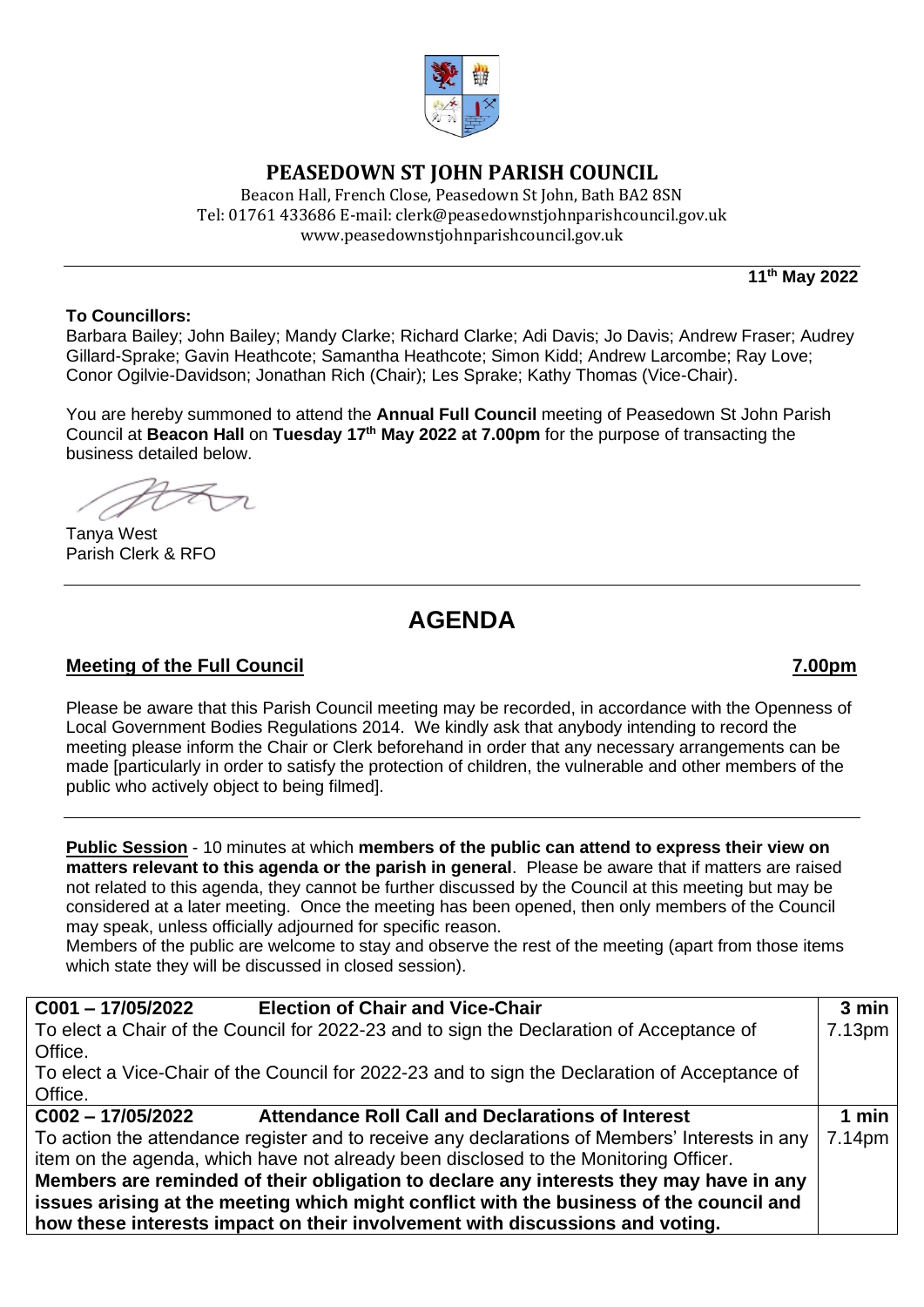|                                                                                                                                                                   | C003 - 17/05/2022 Attendance and Apologies for Absence                                               | 2 min  |
|-------------------------------------------------------------------------------------------------------------------------------------------------------------------|------------------------------------------------------------------------------------------------------|--------|
|                                                                                                                                                                   | To note the update on councillor meeting attendance throughout the 2021-22 Council year.             | 7.16pm |
|                                                                                                                                                                   | To receive and note any apologies for absence for this meeting.                                      |        |
| C004-17/05/2022                                                                                                                                                   | <b>Minutes</b>                                                                                       | 3 min  |
| i.                                                                                                                                                                | To resolve to approve the minutes of the Full Council meeting held on 15 <sup>th</sup> March 2022.   | 7.19pm |
|                                                                                                                                                                   | ii. To resolve to approve the minutes of the Full Council meeting held on $12th$ April 2022.         |        |
|                                                                                                                                                                   | iii. To resolve to approve the minutes of the Burial Committee meeting held on 22 <sup>nd</sup> June |        |
| 2021.                                                                                                                                                             |                                                                                                      |        |
| iv. To sign the above listed minutes.                                                                                                                             |                                                                                                      |        |
| $C005 - 17/05/2022$                                                                                                                                               | <b>Items for Urgent Report</b>                                                                       | 2 min  |
|                                                                                                                                                                   | Items which have been brought to the attention of the Chair, prior to the meeting, and that, in      | 7.21pm |
|                                                                                                                                                                   | their opinion, should be reported on as a matter of urgency.                                         |        |
| $C006 - 17/05/2022$                                                                                                                                               | <b>Standing Orders &amp; Financial Regulations</b>                                                   | 3 min  |
|                                                                                                                                                                   | i. To resolve that Councillors agree to receive summonses by email for the council year              | 7.24pm |
|                                                                                                                                                                   | 2022-23 in accordance with Standing Order 15.b.i.                                                    |        |
|                                                                                                                                                                   | ii. To review and resolve to adopt the Standing Orders.                                              |        |
|                                                                                                                                                                   | iii. To review and resolve to adopt the Financial Regulations.                                       |        |
| C007-17/05/2022                                                                                                                                                   | <b>Council Committees &amp; Delegations</b>                                                          | 16 min |
|                                                                                                                                                                   | To review and adopt the Terms of Reference and Delegations to the Standing                           | 7.40pm |
|                                                                                                                                                                   | Committees, Sub-Committees, employees, and other local authorities. Including the                    |        |
|                                                                                                                                                                   | Council's Committee structure and member numbers.                                                    |        |
|                                                                                                                                                                   | ii. To appoint members to Standing Committees and to elect the Committee Chairs.                     |        |
| C008-17/05/2022                                                                                                                                                   | <b>Outside Bodies</b>                                                                                | 6 min  |
| i.                                                                                                                                                                | To note the report on any forthcoming meetings or feedback from meetings attended since              | 7.46pm |
| the last Full Council meeting. To include:                                                                                                                        |                                                                                                      |        |
|                                                                                                                                                                   | a. Information on the <b>Parish Charter review</b> and the first of three surveys in relation        |        |
|                                                                                                                                                                   | to this to be completed by 17 <sup>th</sup> June 2022. Council to determine official response.       |        |
|                                                                                                                                                                   | ii. To review and adopt/approve the representatives with external bodies and the                     |        |
| arrangements for reporting back.                                                                                                                                  |                                                                                                      |        |
| C009-17/05/2022                                                                                                                                                   | <b>Local Authority Agency Agreements</b>                                                             | 2 min  |
|                                                                                                                                                                   | To review and adopt the arrangements, including any charters, with other local authorities and       | 7.48pm |
|                                                                                                                                                                   | review of contributions made to expenditure incurred by other local authorities. To include:         |        |
|                                                                                                                                                                   | i. Agency agreement with B&NES Council for the Public Rights of Way Vegetation                       |        |
| Clearance.                                                                                                                                                        |                                                                                                      |        |
|                                                                                                                                                                   | ii. Agency agreement with B&NES Council for the sponsorship of the School Crossing Patrol.           |        |
| C010-17/05/2022                                                                                                                                                   | <b>Subscriptions and Memberships</b>                                                                 | 2 min  |
|                                                                                                                                                                   | To review and adopt the Council's and/or employees' memberships to other bodies.                     | 7.50pm |
| C011-17/05/2022                                                                                                                                                   | Calendar of Meetings for the 2022-23 Council Year                                                    | 2 min  |
| council year.                                                                                                                                                     | To resolve to adopt the proposed calendar of scheduled ordinary meetings for the forthcoming         | 7.52pm |
| C012-17/05/2022                                                                                                                                                   | <b>Assets &amp; Insurance</b>                                                                        | 6 min  |
|                                                                                                                                                                   | i. To resolve to approve the disposal of any end-of-life assets, in accordance with Financial        | 7.58pm |
| Regulations.                                                                                                                                                      |                                                                                                      |        |
|                                                                                                                                                                   | ii. To resolve to review and adopt the inventory of land and assets including buildings and          |        |
| office equipment.                                                                                                                                                 |                                                                                                      |        |
|                                                                                                                                                                   | iii. To confirm the arrangements for insurance cover in respect of all insured risks.                |        |
| $C013 - 17/05/2022$                                                                                                                                               | <b>Policies &amp; Strategic Documentation</b>                                                        | 1 min  |
|                                                                                                                                                                   | To resolve to affirm the Council's policies in place as detailed in the Council's Policy and         | 7.59pm |
| <b>Strategic Document Register.</b>                                                                                                                               |                                                                                                      |        |
| C014-17/05/2022                                                                                                                                                   | <b>Council Committee Updates</b>                                                                     | 2 min  |
|                                                                                                                                                                   |                                                                                                      | 8.01pm |
| To receive updates, and make associated decisions on any recommendations raised at the<br>following meetings, which have met since the last Full Council meeting: |                                                                                                      |        |
|                                                                                                                                                                   | Burial Committee – Advisory Panel meeting held on 27 <sup>th</sup> April 2022.                       |        |
|                                                                                                                                                                   | <b>Finance &amp; Amenities Committee</b> – Meeting held on 26 <sup>th</sup> April 2022.              |        |
|                                                                                                                                                                   |                                                                                                      |        |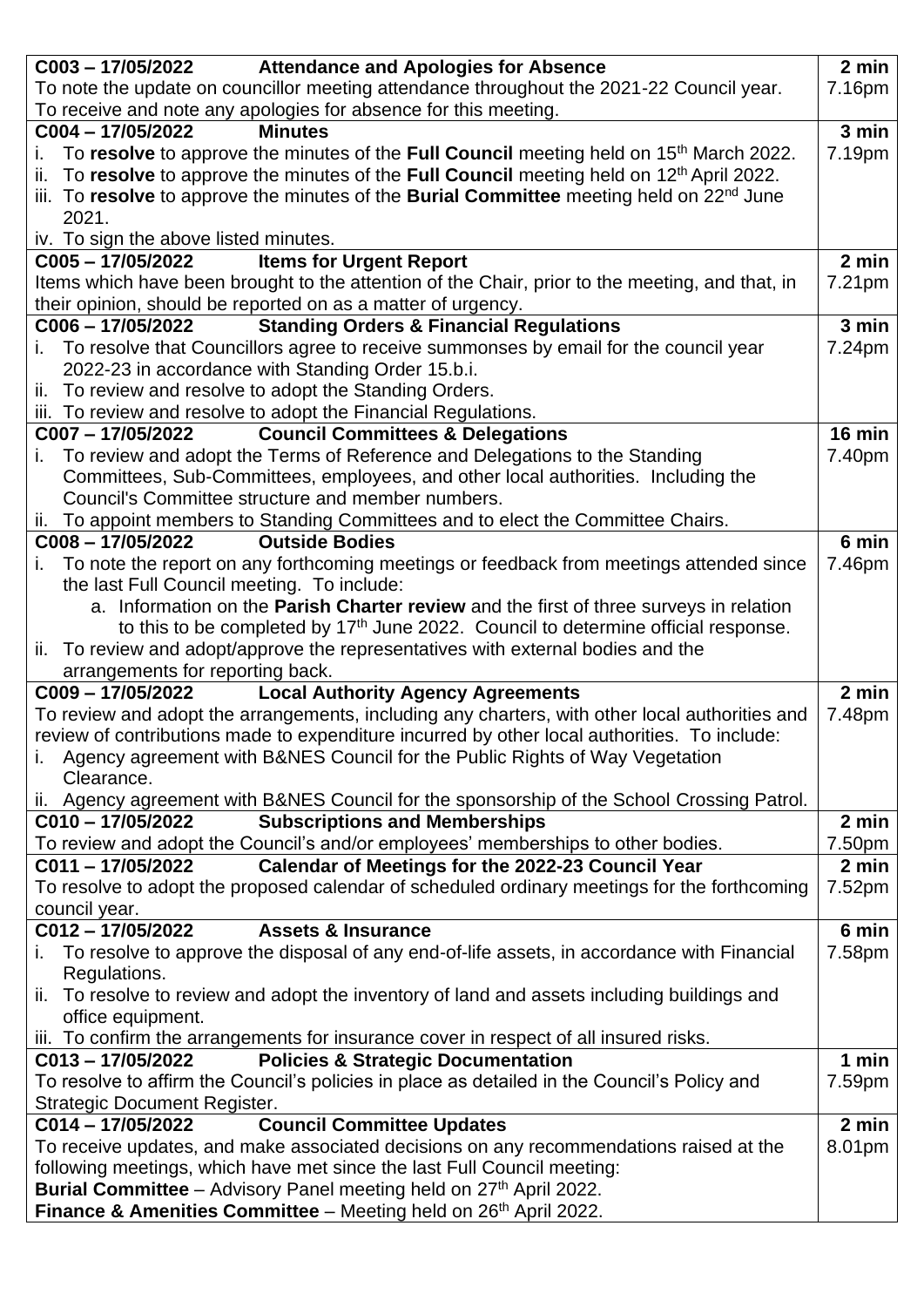| Recommendation under minute F&A066 - 26/04/2022 Community Grants to be considered                                              |          |
|--------------------------------------------------------------------------------------------------------------------------------|----------|
| under item C015 - 17/05/2022.                                                                                                  |          |
| <b>Community Grants</b><br>$C015 - 17/05/2022$                                                                                 | 5 min    |
| To receive update regarding the Parish Council Community Grant Scheme and after review to                                      | 8.06pm   |
| consider the recommendations raised at the Finance & Amenities Committee, to award                                             |          |
| £3,100 in Community Grants.                                                                                                    |          |
| <b>Financial Matters &amp; Schedule of Payments</b><br>$C016 - 17/05/2022$                                                     | $10$ min |
| In accordance with the Financial Regulations:                                                                                  | 8.16pm   |
| i. To review and resolve to approve those operational related payments which arise on a<br>regular basis throughout the year.  |          |
| ii. To review and resolve to approve those regular payments set up as direct debits or as a                                    |          |
| standing order and to consider proposals for any additional ones.                                                              |          |
| iii. To review of the Council's expenditure incurred under s.137 of the Local Government Act                                   |          |
| 1972 for the accounts for year ending 31 <sup>st</sup> March 2022.                                                             |          |
| iv. To review of the Council's expenditure incurred under S106 and CIL for the accounts for                                    |          |
| year ending 31 <sup>st</sup> March 2022.                                                                                       |          |
| v. To review and resolve to approve the schedule of payments and ratify those already                                          |          |
| made in relation to the accounts for year ending 31 <sup>st</sup> March 2022.                                                  |          |
| vi. To review and resolve to approve the schedule of payments and ratify those already                                         |          |
| made in relation to the accounts for year ending 31 <sup>st</sup> March 2023.                                                  |          |
| vii. To review the report on General and Ear Marked Reserves and Committed Expenditure.                                        |          |
| C017-17/05/2022<br><b>Order of Known Business</b>                                                                              | 2 min    |
| To resolve to reaffirm the Order of Known Business document for the 2022-23 council year.                                      | 8.18pm   |
| To note the report on progress and the expenditure in relation to the Order of Known<br>Business for the 2021-22 council year. |          |
| The meeting will be adjourned for a 10-minute comfort break.                                                                   |          |
| <b>Planning Related Matters</b><br>$C018 - 17/05/2022$                                                                         | 20 min   |
| A. To resolve to determine the Parish Council's official response regarding the following                                      | 8.48pm   |
| planning applications:                                                                                                         |          |
| Reference: 22/01466/FUL<br>İ.                                                                                                  |          |
| Address: Skylark Farm, Braysdown Lane, Peasedown St John, Bath, BA2 8NL.                                                       |          |
| Proposal: Use of land for the siting of timber cabin for ten years for an agricultural                                         |          |
| worker.                                                                                                                        |          |
| Applicant: Parton Poulets Ltd.                                                                                                 |          |
| ii. Reference: 22/01233/FUL                                                                                                    |          |
| Address: 14 Carlingcott, Carlingcott, Bath, BA2 8AN.                                                                           |          |
| Description of Proposal: Construction of timber garden room for use as an office and                                           |          |
| treatment room for own business use.                                                                                           |          |
| Applicant: Paul Huckin                                                                                                         |          |
| iii. Reference: 22/01642/FUL                                                                                                   |          |
| Address: Mercedes Benz of Bath, Bath Business Park, Foxcote Avenue,                                                            |          |
| Peasedown St John, Bath, BA2 8SF.                                                                                              |          |
| Proposal: Proposed development to form new cosmetic repair and dry valeting land                                               |          |
| adjacent Mercedes Benz of Bath.                                                                                                |          |
| Applicant: Mr Jason Biggadike                                                                                                  |          |
| iv. Reference: 22/01756/VAR<br>Address: 1 Keel's Hill, Peasedown St John, Bath, BA2 8EW.                                       |          |
| Proposal: Variation of condition 3 (Plans) of application 20/01624/FUL (Demolition of                                          |          |
| existing side extension and replacement with two-storey extension.).                                                           |          |
| <b>Applicant: Mr Stuart Seviour</b>                                                                                            |          |
| v. Reference: 22/01803/FUL                                                                                                     |          |
| Address: 36 Underleaf Way, Peasedown St John, Bath, BA2 8SY.                                                                   |          |
| Proposal: Internal alterations and new windows and doors.                                                                      |          |
| Applicant: Nico Webb                                                                                                           |          |
| vi. Reference: 22/01754/FUL                                                                                                    |          |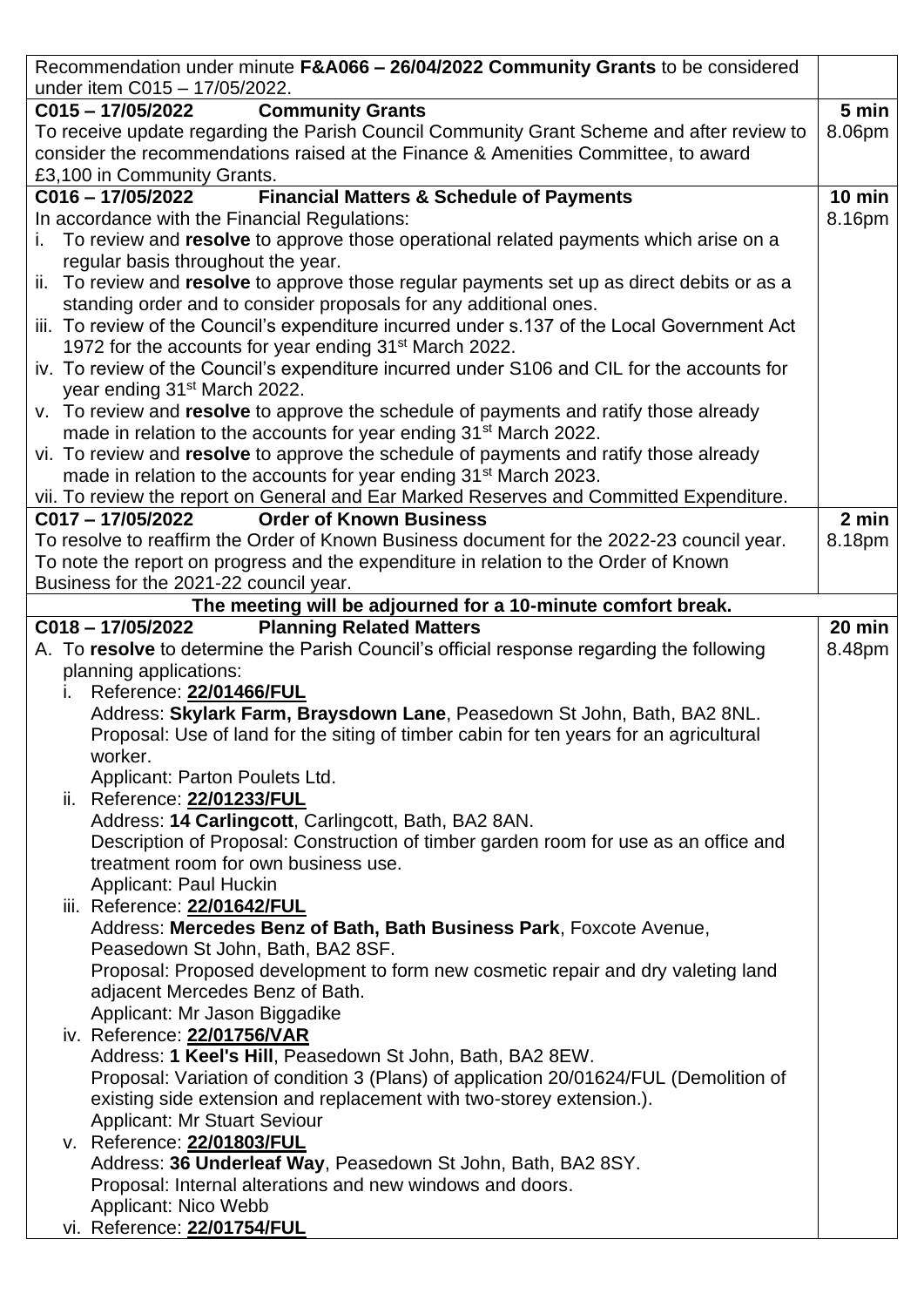| Address: Camerton and Peasedown Croquet Club, Whitebrook Lane, Peasedown                                                                                                                        |                            |
|-------------------------------------------------------------------------------------------------------------------------------------------------------------------------------------------------|----------------------------|
| St John, Bath                                                                                                                                                                                   |                            |
| Proposal: Replacement of existing wooden club house with new more sustainable<br>structured club house (amendment to application 20/03162/FUL).                                                 |                            |
| Applicant: Camerton & Peasedown Croquet Club.                                                                                                                                                   |                            |
| vii. Reference: 22/01827/FUL                                                                                                                                                                    |                            |
| Address: 101 Faulkland View, Peasedown St John, Bath, BA2 8TP.                                                                                                                                  |                            |
| Proposal: Loft conversion                                                                                                                                                                       |                            |
| <b>Applicant: Mr Ollie Hayes</b>                                                                                                                                                                |                            |
|                                                                                                                                                                                                 |                            |
| B. To receive a report on the following:                                                                                                                                                        |                            |
| i. Planning decisions issued by B&NES Council.                                                                                                                                                  |                            |
| ii. Planning enforcement matters.<br>iii. Planning applications not invited to comment / appeals / pending applications /                                                                       |                            |
| applications from neighbouring parishes.                                                                                                                                                        |                            |
| iv. Progress on the Greenlands Road development of 89 dwellings.                                                                                                                                |                            |
|                                                                                                                                                                                                 |                            |
| C. Street Naming Consultation                                                                                                                                                                   |                            |
| To receive an update on the current system for street naming and the proposed                                                                                                                   |                            |
| amendments to this legislation. To determine whether the Parish Council submits a formal                                                                                                        |                            |
| response to this consultation $-$ closing date 22 <sup>nd</sup> May 2022.                                                                                                                       |                            |
| D. Local Planning Policy                                                                                                                                                                        |                            |
| To receive an update on B&NES Council's consultations on the Draft Planning                                                                                                                     |                            |
| <b>Obligations</b> Supplementary Planning Document and the Draft Sustainable                                                                                                                    |                            |
| <b>Construction Checklist</b> Supplementary Planning Document. Any comments to be                                                                                                               |                            |
| submitted to the Planning Committee in order for them to draft a formal response, from the                                                                                                      |                            |
|                                                                                                                                                                                                 |                            |
| Parish Council to this consultation – closing date $17th$ June 2022.                                                                                                                            |                            |
| <b>Correspondence, Complaints &amp; Issues</b><br>C019-17/05/2022                                                                                                                               | $10$ min                   |
| To review items of significant correspondence, complaints and issues received since the last                                                                                                    | 8.58pm                     |
| meeting that should be brought to the Council's attention for information and possible future                                                                                                   |                            |
| action. To include:                                                                                                                                                                             |                            |
| Traffic Regulation Orders within the Parish received since the last meeting to include:                                                                                                         |                            |
| a. Update on the 4 proposed TROs on Ashgrove, Camvale and Old England Way for                                                                                                                   |                            |
| which comments previously discussed and submitted.<br>b. Resurfacing of A367 - THTTC2873.                                                                                                       |                            |
| c. Carlingcott temporary prohibition of use by vehicles for Queen's Jubilee Street Party -                                                                                                      |                            |
| THTSC749                                                                                                                                                                                        |                            |
| $\triangleright$ Update on queries raised at the last meeting from the owner of the Old Quarry Site                                                                                             |                            |
| requesting feedback from the Parish Council on their proposals for relocation of the                                                                                                            |                            |
| vehicular access.                                                                                                                                                                               |                            |
| $\triangleright$ Issues with areas of land near Bath Road/Huddox Hill – to consider providing Cllrs                                                                                             |                            |
| Larcombe and Rich with permission to liaise with residents and other required parties.                                                                                                          |                            |
| <b>Advisory Panel Updates</b><br>C020 - 17/05/2022<br>A. To receive the schedule of appointed Advisory Panels and to resolve to disband or                                                      | $12 \text{ min}$<br>9.10pm |
| reaffirm any appointed by Full Council and any associated officer delegations.                                                                                                                  |                            |
|                                                                                                                                                                                                 |                            |
| B. To note the summary report of Advisory Panel meetings held in the last Council year along                                                                                                    |                            |
| with attendance numbers.                                                                                                                                                                        |                            |
|                                                                                                                                                                                                 |                            |
| C. To note the reports from the following Advisory Panels - any recommendations or motions                                                                                                      |                            |
| raised requiring resolution are specified below:<br>L.                                                                                                                                          |                            |
| Civic Events Advisory Panel - Meeting held on Thursday 5 <sup>th</sup> May 2022 at 7.30pm.<br>Update on the planning of the events to celebrate the Queen's Platinum Jubilee on 2 <sup>nd</sup> |                            |